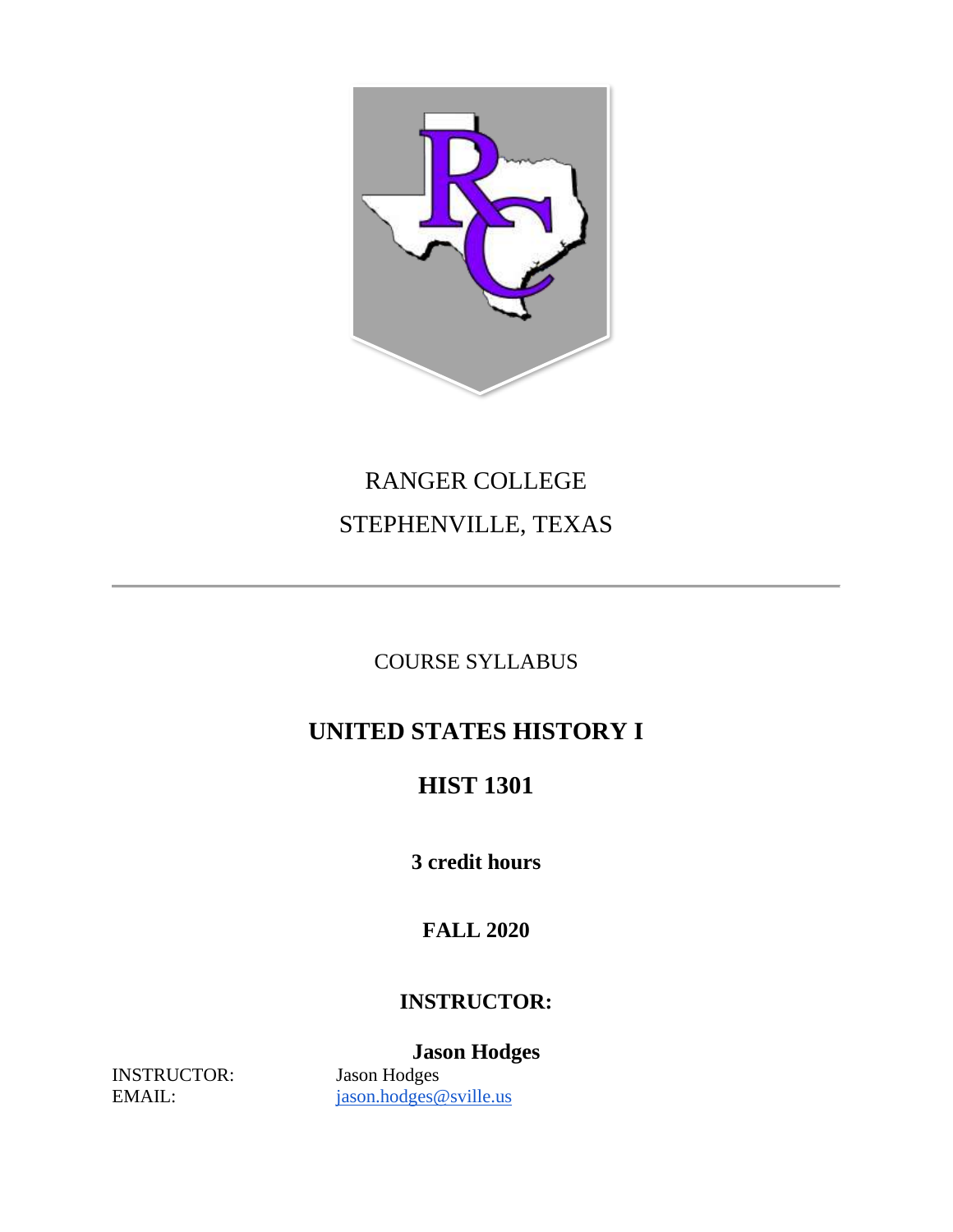#### **HIST1301 - FALL 2020**

| <b>OFFICE:</b> | Stephenville High School, Lecture Hall |
|----------------|----------------------------------------|
| PHONE:         | 254-968-4141                           |
| HOURS:         | Monday-Friday, 8am-9pm; Via email      |

#### **I. Texas Core Curriculum Statement of Purpose**

Through the Texas Core Curriculum, students will gain a foundation of knowledge of human cultures and the physical and natural world, develop principles of personal and social responsibility for living in a diverse world, and advance intellectual and practical skills that are essential for all learning.

#### **II. Course Description**

A survey of the social, political, economic, cultural, and intellectual history of the United States from the pre-Columbian era to the Civil War/Reconstruction period. United States History I includes the study of pre-Columbian, colonial, revolutionary, early national, slavery and sectionalism, and the Civil War/Reconstruction eras. Themes that may be addressed in United States History I include: American settlement and diversity, American culture, religion, civil and human rights, technological change, economic change, immigration and migration, and creation of the federal government.

#### **III. Required Background or Prerequisite**

Successful completion of required placement testing.

#### **IV. Required Textbook and Course Materials**

#### *Lumen Learning United States History*

There is no physical textbook required, and all the materials for the course will be provided digitally and directly in Blackboard.

#### **V. Course Purpose**

Courses in this category focus on the consideration of past events and ideas relative to the United States, with the option of including Texas History for a portion of this component area. Courses involve the interaction among individuals, communities, states, the nation, and the world, considering how these interactions have contributed to the development of the United States and its global role.

#### **VI. Learning Outcomes**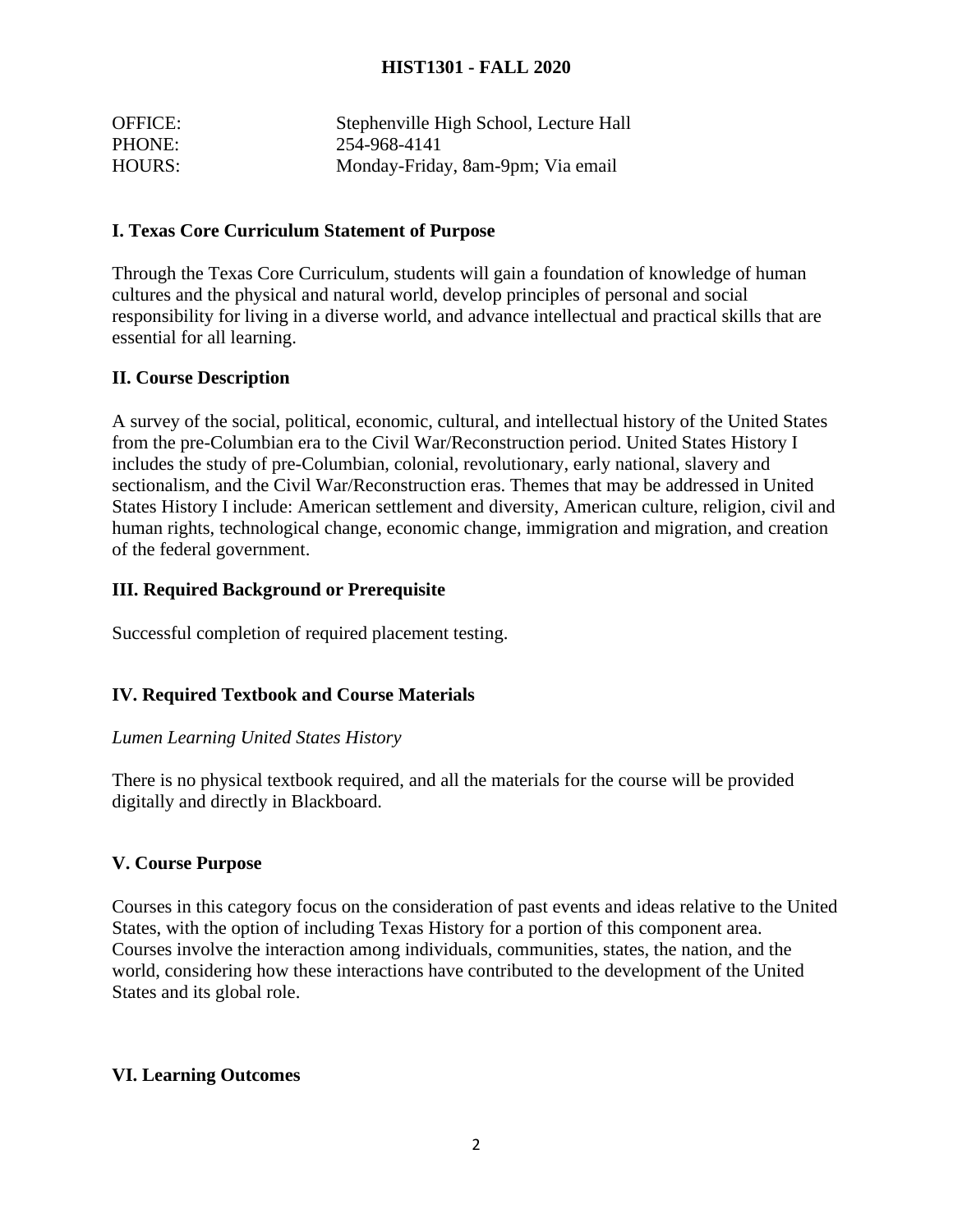#### **HIST1301 - FALL 2020**

- Create an argument through the use of historical evidence.
- Analyze and interpret primary and secondary sources.
- Analyze the effects of historical, social, political, economic, cultural, and global forces on this period of United States history

#### **VII. Core Objectives**

This course meets the following of the six Core Objectives established by Texas:

- ☒ **Critical Thinking Skills (CT) –** Creative thinking, innovation, inquiry, and analysis; evaluation and synthesis of information
- $\boxtimes$  **Communication Skills (COM)** effective development, interpretation and expression of ideas through written, oral, and visual communication
- ☐ **Empirical and Quantitative Skills (EQS) –** The manipulation and analysis of numerical data or observable facts resulting in informed conclusions
- $\Box$  **Teamwork (TW)** The ability to consider different points of view and to work effectively with others to support a shared purpose or goal
- ☒ **Social Responsibility (SR) –** Intercultural competence, knowledge of civic responsibility, and the ability to engage effectively in regional, national, and global communities
- $\boxtimes$  **Personal Responsibility (PR)** The ability to connect choices, actions, and consequences to ethical decision-making

**VIII. Methods of Instruction**

Reading/Lectures/Notes, Online Practice, Homework

#### **IX. Methods of Assessment**

Exams will consist of multiple choice and short answer questions and will cover all material discussed in class or in reading assignments. Each question will be graded as correct or incorrect in accordance with information in the text, lectures and readings. Exam grades will be taken as the points correct.

There will be NO RETESTS.

The course grade will be computed as follows:

EXAMS 25%